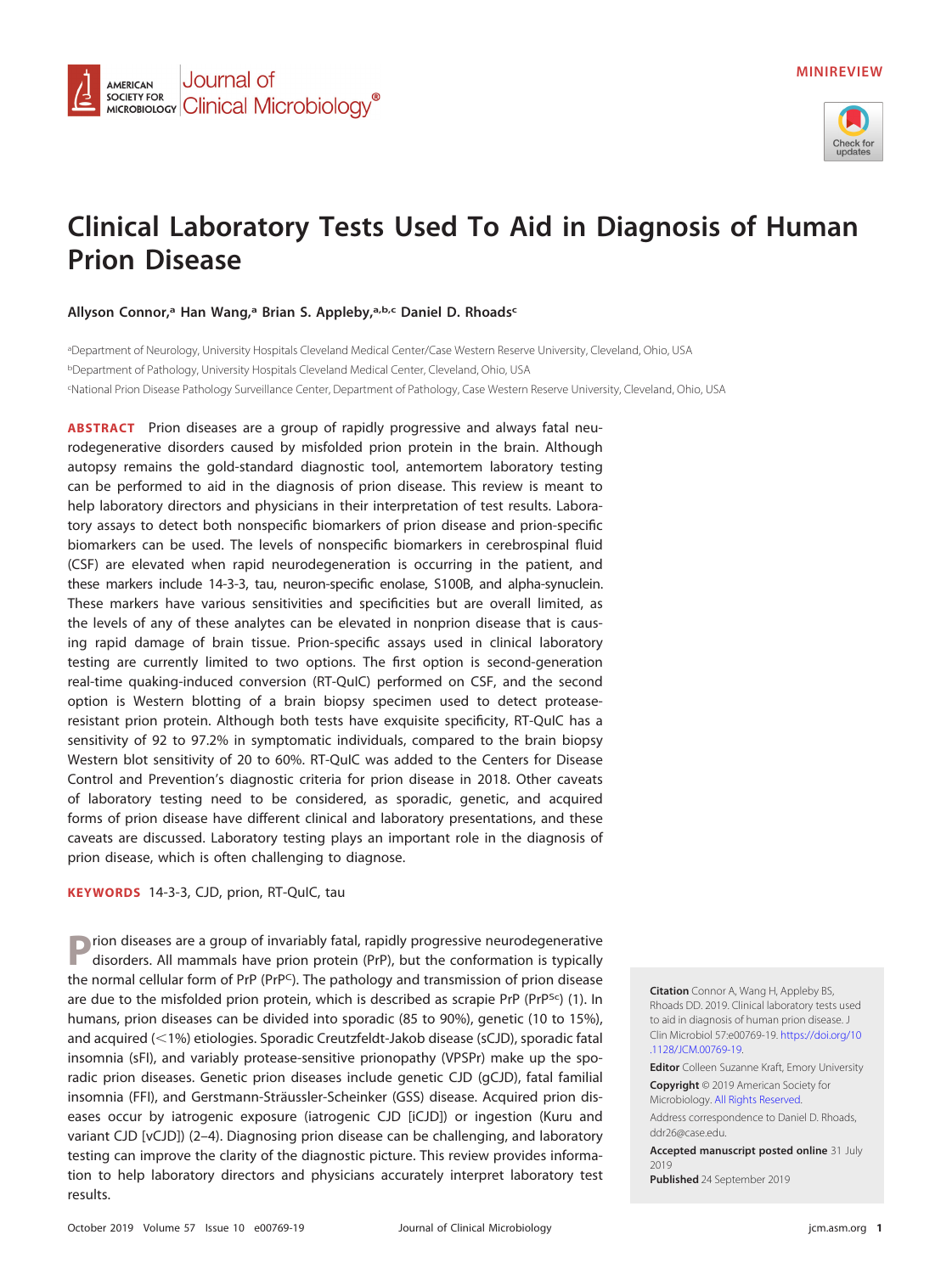## **TYPES OF PRION DISEASE**

The annual incidence of sCJD in the United States and throughout the world is about 1 to 2 cases per 1,000,000 individuals, but incidence increases with age. In the United States, about 1 in 6,000 deaths is attributable to prion disease [\(5\)](#page-9-4). No known epidemiological link to a cause of sCJD has been identified, which is why it is described as "sporadic," and it is widely believed to be due to a posttranslational modification of PrP<sup>C</sup>. Increased age and homozygosity at prion protein gene (PRNP) codon 129 are the only definitive risk factors. Typical symptomatology of sCJD includes dementia and myoclonus with progression over weeks to months to akinetic mutism and death. Gait disturbance and limb ataxia are the most common cerebellar signs, which are commonly present. However, not all sCJD cases yield a classic clinical presentation, and there can be prodromal constitutional symptoms as well as extrapyramidal signs, pyramidal signs, and visual disturbances [\(6](#page-9-5)[–](#page-9-6)[8\)](#page-9-7). The mean age of onset of sCJD is 63 years, and the duration from the onset of symptoms until death is usually 4 to 6 months.

Genetic prion diseases are caused by mutations in PRNP. Approximately 40 different mutations have been reported, and they vary, sometimes significantly, in disease phenotype (age at onset, penetrance, duration, clinical symptoms, diagnostic test results, and neuropathology) [\(9\)](#page-9-8). Familiarity with features of different genetic prion diseases and routinely performing genetic testing in possible prion cases are keys to obtaining an accurate diagnosis. Detection of PRNP gene mutations can be performed by sequencing DNA from patients' blood specimens or decedents' unfixed autopsy tissue. The characteristics of some common genetic prion diseases are summarized in [Table 1.](#page-2-0)

Acquired prion diseases can be due to iatrogenic exposure (iCJD), zoonotic exposure (vCJD), or human exposure (kuru). iCJD has been primarily linked to cadaver-derived human growth hormone and dura mater grafts [\(2\)](#page-9-1). However, corneal transplants, electroencephalogram (EEG) depth electrodes, and neurosurgical equipment have also been causes of iatrogenic CJD [\(2\)](#page-9-1). vCJD has been transmitted via blood transfusion, but there is no epidemiological evidence of this route of transmission in sCJD or genetic prion diseases [\(2\)](#page-9-1). As of 2012, iCJD has been identified in 228 cases due to dura mater grafts, 226 cases due to cadaveric human growth hormone, 4 cases due to contaminated neurosurgical equipment, 2 cases due to contaminated EEG depth electrodes, 2 cases due to corneal transplants, and 3 cases due to blood transfusion (vCJD only) [\(2\)](#page-9-1). The current strategy to minimize infection involves identifying people at high risk for prion disease and preventing them from serving as tissue donors. Additionally, prionspecific sterilization techniques should be used on reusable neurosurgical equipment after potential exposure to prions. Patients with a family history of prion disease or who have received cadaveric dura mater grafts or human growth hormone are considered to be at high risk, as are those who have spent time in areas affected by bovine spongiform encephalopathy (BSE). Another method to limit the spread of secondary transmission of vCJD is the implementation of embargoes of biological specimens from areas where BSE is endemic [\(2\)](#page-9-1). The iCJD incidence is currently very low due to contemporary infection control measures.

vCJD is transmitted by ingestion of infected meat contaminated with BSE. As of 2016, there have been a total of 231 recognized cases of vCJD worldwide, mostly from the United Kingdom and other European countries [\(10\)](#page-9-9). There have been four reported cases of vCJD in the United States [\(11\)](#page-9-10), and all four patients were likely exposed to the prions in another country: two in the United Kingdom, one Saudi Arabia, and one in either a middle eastern or eastern European country. vCJD is characterized by young age of onset and prolonged disease course. Typical EEG changes have not been found in vCJD as in sCJD [\(4\)](#page-9-3), and cerebral spinal fluid (CSF) laboratory test results are typically unremarkable. Specific to vCJD is the pulvinar sign on brain magnetic resonance imaging (MRI), which is best visualized on fluid-attenuated inversion recovery (FLAIR) sequences as hyperintensity in the pulvinar nucleus of the thalamus.

The Kuru incidence has decreased to zero or near zero since the Fore-speaking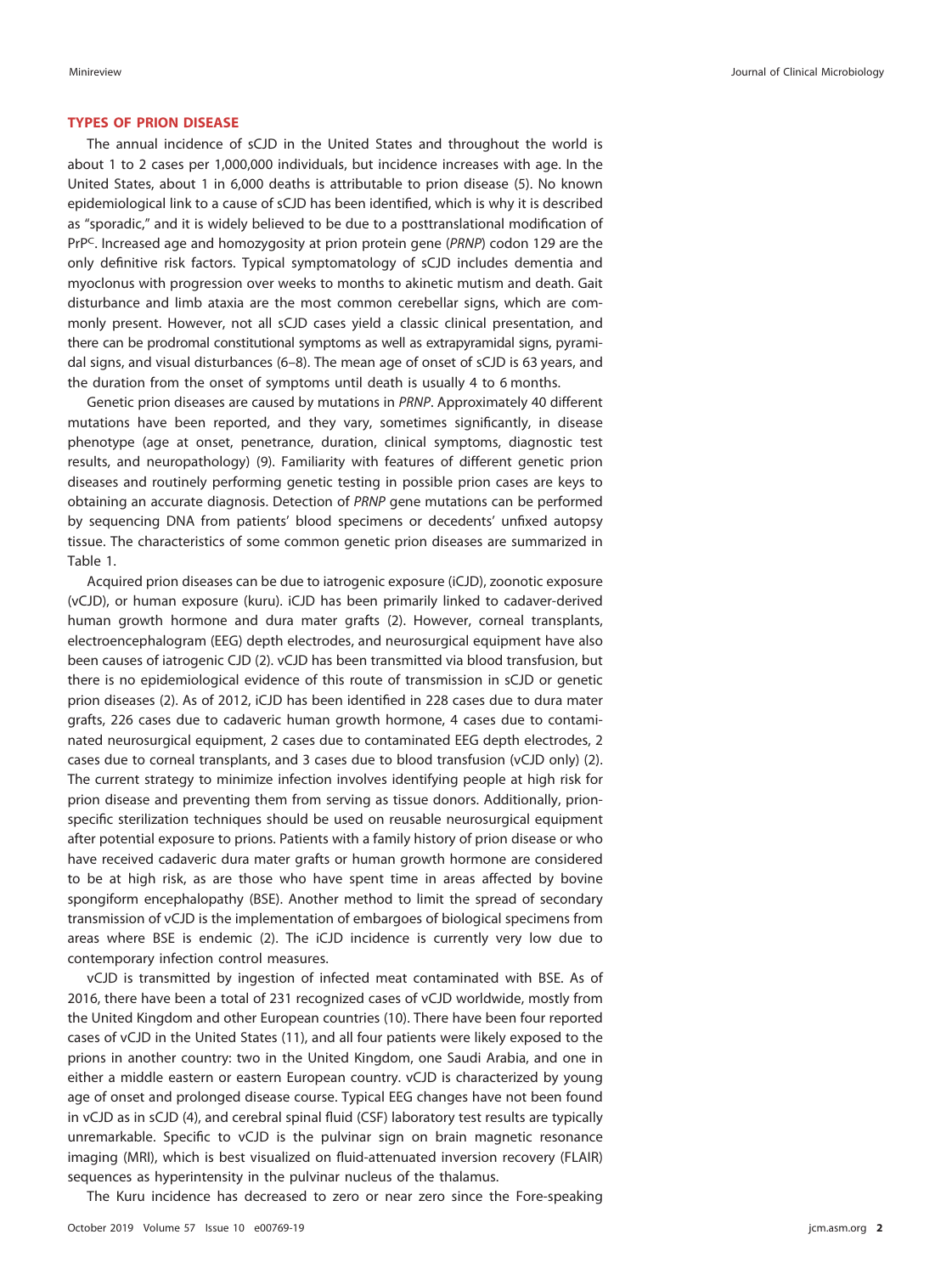<span id="page-2-0"></span>

| ١                                             |  |
|-----------------------------------------------|--|
|                                               |  |
| teristics of genetic prion disease<br>ת הער ה |  |
|                                               |  |
| TARIE 1 Ch                                    |  |

|              | Mean age of |                           | Mean            |                                                                 |                                                                                       |                      |
|--------------|-------------|---------------------------|-----------------|-----------------------------------------------------------------|---------------------------------------------------------------------------------------|----------------------|
| utation      | onset (yr)  | Penetrance (%) duration   |                 | <b>Symptoms</b>                                                 | Diagnostic test sensitivities (%)                                                     | <b>References</b>    |
|              | 60          | dependent)<br>54-100 (age | 7 mo            | Dementia, ataxia, vertical gaze palsy, peripheral<br>neuropathy | CSF 14-3-3, 57-100; CSF total tau, 80-100; CSF RT-QulC, 50-56<br>87; brain MRI, 50-88 |                      |
| V1801        |             |                           | 25 mo           | Dementia, akinetic mutism, parkinsonism, myoclonus              | CSF 14-3-3, 87; CSF total tau, 79-91; CSF RT-QulC, 0-<br>67.9; brain MRI, 99-100      | 57–61                |
| V2101        | 59          | $\frac{1}{\sqrt{2}}$      | 5 mo            | Dementia, myoclonus                                             | CSF 14-3-3, 90-100; CSF total tau, 100; CSF RT-QuIC,<br>100; brain MRI, 15-100        | 50, 52, 59,<br>62.63 |
| <b>M232R</b> | 34          | $\overline{\circ}$        | 8 <sub>mp</sub> | Dementia, akinetic mutism, myoclonus, dystonia                  | CSF 14-3-3, 55-89; CSF total tau, 55-94; CSF RT-QulC,<br>89; brain MRI, 85            | 58,64-67             |
| P102l        | SO          | $\frac{8}{1}$             | 4.5 yr          | GSS phenotype, ataxia, leg weakness, areflexia                  | CSF 14-3-3, 8-38; CSF total tau, 8-38; CSF RT-QuIC, 83-<br>100; brain MRI, 25-30      | 52, 54, 64,<br>68    |
| D178N-129M   |             | 93                        | 18 mo           | FFI phenotype, insomnia, dysautonomia, dementia                 | CSF 14-3-3, 13-50; CSF total tau, 7.1; CSF RT-QulC, 0;<br>brain MRI. 0                | 27, 35, 52,<br>69–71 |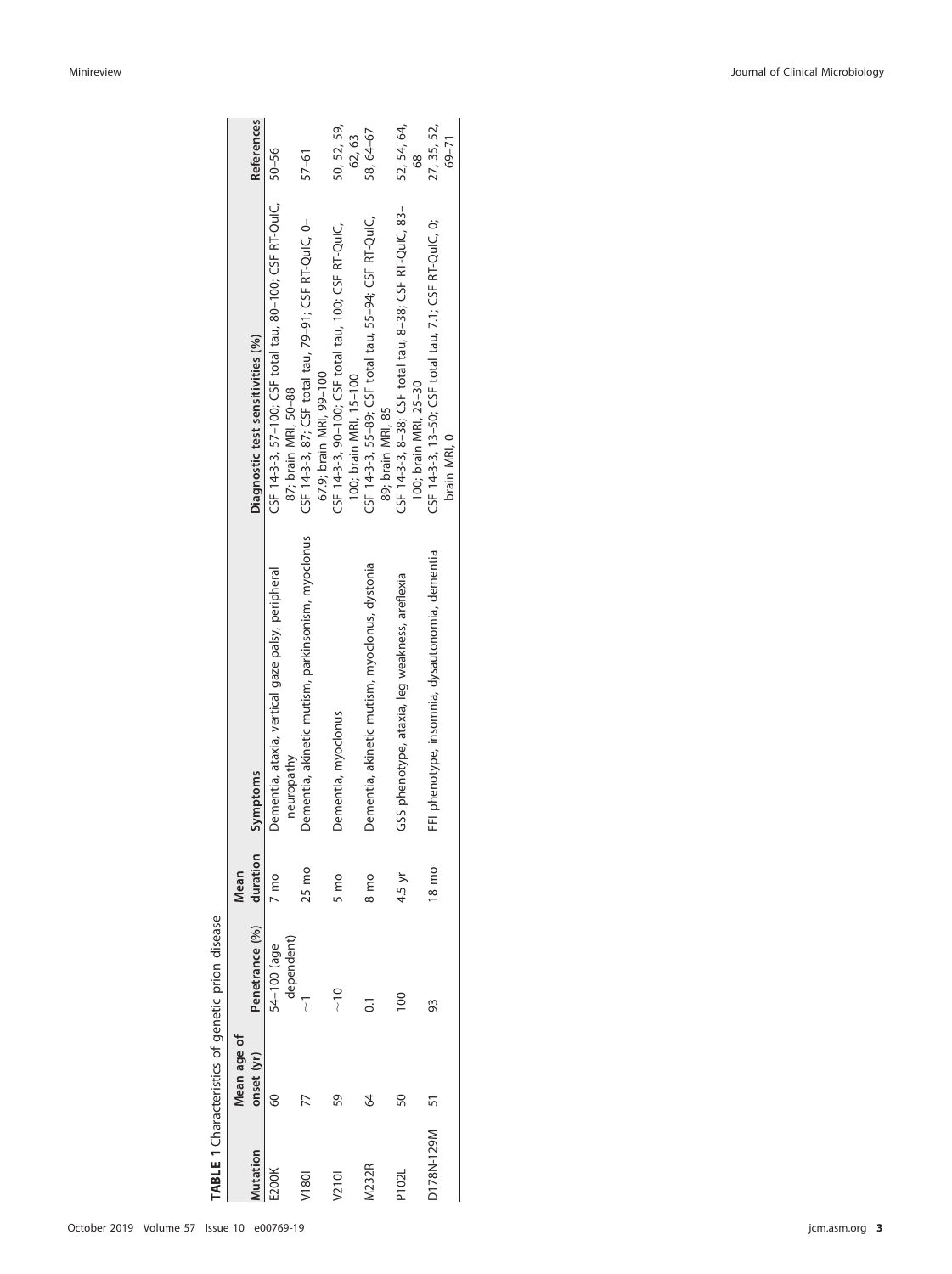peoples of Papua New Guinea ceased the practice of endocannibalism over a halfcentury ago. However, much has been learned from studying kuru, including the finding that acquired prions can persist asymptomatically after prion exposure for more than 5 decades before manifesting disease.

## **DIAGNOSTIC CRITERIA FOR PRION DISEASE**

In 2018, the Centers for Disease Control and Prevention (CDC) modified its diagnostic criteria for sCJD, which is the most common form of prion disease [\(12\)](#page-9-12). Definite sCJD requires neuropathological diagnosis, immunohistochemical confirmation, tissue Western blotting for proteinase-resistant PrP, or the presence of scrapie-associated fibrils. Probable sCJD criteria are fulfilled by (i) a neuropsychiatric disorder plus a positive real-time quaking-induced conversion (RT-QuIC) test or (ii) a rapidly progressive dementia with at least 2 of 4 of the following criteria: (i) myoclonus, (ii) visual or cerebellar signs, (iii) pyramidal or extrapyramidal signs, and (iv) akinetic mutism plus (i) periodic sharp-wave complexes (PSWCs) on EEG, (ii) a positive 14-3-3 test for the CSF in a patient with disease for less than 2 years, or (iii) diffusion-weighted imaging (DWI) or FLAIR abnormalities of the caudate and putamen and/or at least two cortical regions (excluding the frontal cortex), without evidence of an alternative diagnosis. Possible sCJD is defined as a progressive dementia with at least 2 of 4 of the following criteria: (i) myoclonus, (ii) visual or cerebellar signs, (iii) pyramidal/extrapyramidal signs, and (iv) akinetic mutism plus a duration of less than 2 years. Iatrogenic CJD is defined as a progressive cerebellar syndrome in a patient who received human cadaver-derived pituitary hormone or sCJD with a known high-risk exposure (see above). Genetic CJD is classified as definite/probable CJD plus a first-degree relative with definite/probable CJD or a neuropsychiatric disorder with a disease-specific PRNP mutation.

As described in the CDC's diagnostic criteria, the gold standard for definitive diagnosis of prion disease is histology of autopsy specimens; however, this review focuses on the utility of antemortem diagnosis of prion disease using laboratory testing, which fits the CDC's definition of "probable" prion disease. Obtaining a confident antemortem diagnosis of prion disease is important for infection control purposes, for excluding other difficult-to-diagnose but potentially treatable neurological diseases, and for helping to prepare the patient and loved ones for end-of-life care.

## **ANTEMORTEM DIAGNOSTIC TESTING**

Antemortem clinical laboratory testing for the detection of markers of prion disease is currently limited to the use of CSF and brain biopsy specimens in symptomatic individuals. Heightened decontamination protocols are employed by clinical laboratories performing prion testing because prions are not inactivated completely using standard disinfection methods [\(13,](#page-9-13) [14\)](#page-9-14). Blood testing, nasal brushings, and skin biopsy specimens have been used in research settings to identify prions, but these methods have not yet been validated for clinical use. Laboratory testing can be performed to identify nonspecific markers of rapid neurodegeneration that are typically present in prion diseases, and testing can be performed to specifically identify the presence of prions. The sensitivity, specificity, and potential utility of these assays depend on the assay itself [\(Table 2\)](#page-4-0) and the type of prion disease being considered [\(Table 3\)](#page-5-0). Currently, there is no clinical role for screening CSF of asymptomatic individuals for markers of prion disease. PRNP germ line sequencing can also be performed when considering genetic prion diseases. Nonlaboratory testing can also be useful in the diagnostic workup for suspected prion disease.

**Laboratory testing for nonspecific biomarkers.** Routine CSF laboratory analyses, including total protein, glucose, and cell counts, are typically within normal limits in cases of prion disease. Tests for nonspecific biomarkers of prion disease do not detect PrP<sup>Sc</sup>, but these tests identify evidence of rapid neurodegeneration. Although rapid neurodegeneration is a hallmark of prion diseases, many other processes can also cause rapid neurodegeneration. Due to the low prevalence of prion disease and the accompanying low pretest probability, the positive predictive value for nonspecific biomark-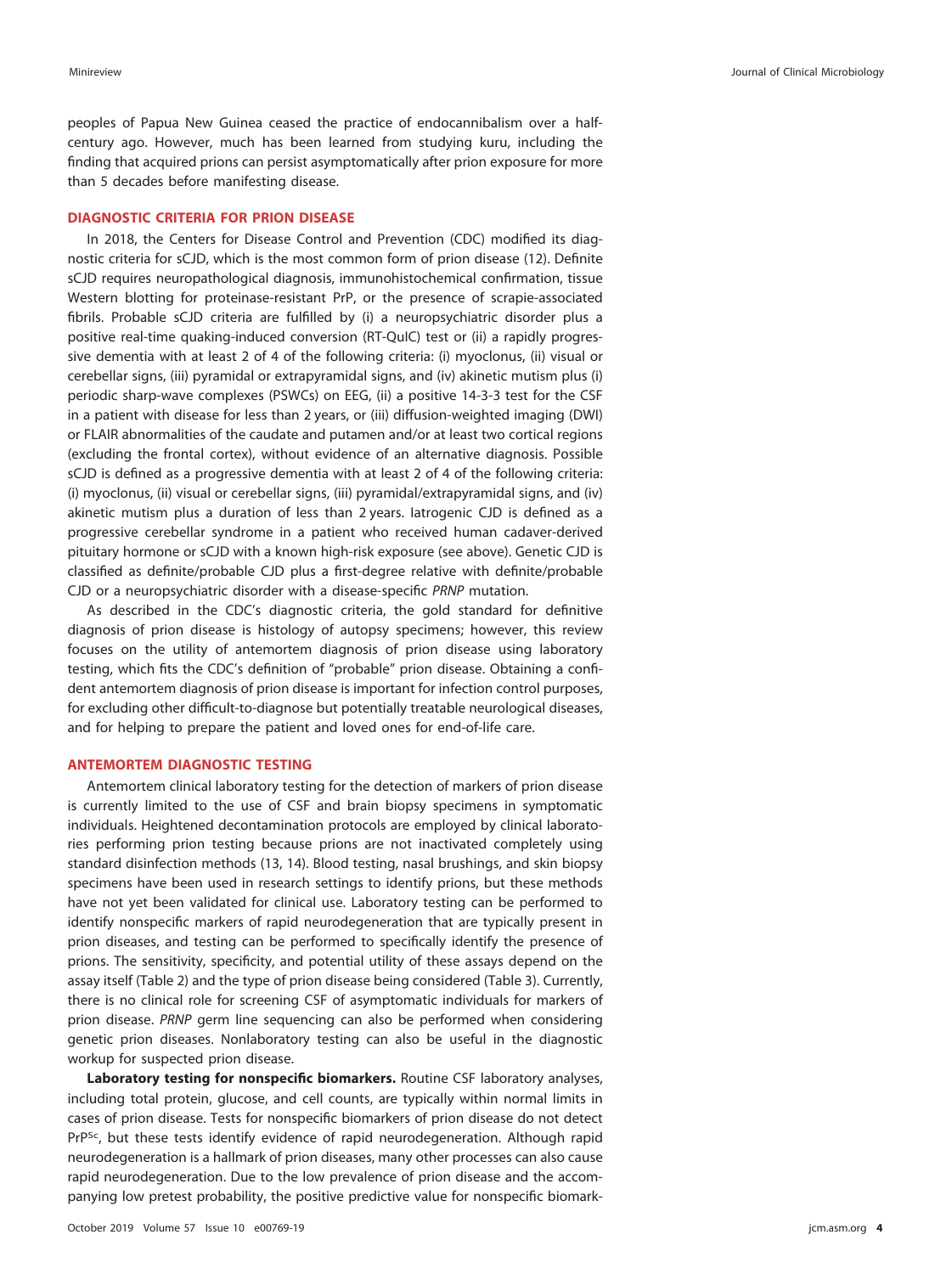<span id="page-4-0"></span>**TABLE 2** Sensitivities and specificities of clinical laboratory tests

| Test                                            | Sensitivity (%) | Specificity (%) | Reference(s)  |
|-------------------------------------------------|-----------------|-----------------|---------------|
| Nonspecific CSF biomarkers                      |                 |                 |               |
| $14 - 3 - 3$                                    | $61 - 95$       | $40 - 92$       | $16 - 18$     |
| t-tau                                           | $87 - 90$       | $67 - 75$       | 16, 18        |
| t-tau/p-tau ratio                               | 94              | 86              | 18            |
| <b>NSE</b>                                      | 80              | $83 - 92$       | $18, 20 - 22$ |
| S100B                                           |                 |                 |               |
| sCJD                                            | 94              | 85              | 22            |
| <b>vCJD</b>                                     | 78              | 76              | 26            |
| qCJD                                            | $20 - 92$       |                 | 27            |
| Alpha-synuclein                                 | $93 - 98$       | $96 - 97$       | $28 - 30$     |
| Specific biomarkers                             |                 |                 |               |
| CSF RT-QuIC (2nd generation)                    | $92 - 97.2$     | $98.5 - 100$    | 34, 35        |
| Brain biopsy PrP <sup>Sc</sup> Western blotting | $20 - 60$       |                 | 39            |

ers is generally low. Markers of rapid neurodegeneration that are often elevated in prion diseases include the following: 14-3-3, tau, neuron-specific enolase (NSE), and S100B. Measurement of these analytes is performed using routine immunoassays, but different laboratories can use different methods to interrogate the same analyte. Commonly, enzyme-linked immunosorbent assays (ELISAs) are used to obtain a quantitative measurement of an analyte, and Western blotting can be used for qualitative analyses.

**(i) 14-3-3.** Measurement of protein 14-3-3 from CSF provides an indication of neuronal injury. Therefore, the level of 14-3-3 is elevated in many other diseases besides prion disease. 14-3-3 was the first CJD marker that was well described and popularized, and it remains a well-known marker of disease despite more newly described analytes having higher diagnostic utility than 14-3-3 [\(15\)](#page-9-15). Hamlin et al. measured a 90% sensitivity and a 40% specificity for 14-3-3 [\(16\)](#page-9-16). A limitation of 14-3-3 testing is that bloody CSF can lead to false-positive results [\(16\)](#page-9-16).

Excluding patients with CJD, 14-3-3 testing was negative in 93% of patients with neurodegenerative disorders in one study; however, it was positive in some patients within inflammation, paraneoplastic/central nervous system (CNS) tumor, stroke, epileptic fit, psychiatric, and metabolic groups. 14-3-3 testing was also positive in 10.7% of patients with vascular dementia, 5.3% of patients with Lewy body dementia, and 5.8% of patients with Alzheimer's disease (AD) [\(17\)](#page-9-17). A longitudinal multicenter study of 29,002 CSF samples collected over 10 years revealed a specificity of 92% and a sensitivity of 61 to 83% for 14-3-3 testing in detecting prion disease, but the positive predictive value was 47 to 83% [\(17\)](#page-9-17). A comparative study of CSF biomarkers in CJD versus AD produced a sensitivity of 95% and a specificity of 78% for 14-3-3 [\(18\)](#page-9-18). The pretest probability of diseases like AD is much higher than that of prion disease, and AD can present with a clinical picture that overlaps that of prion disease. Because of these reasons, the positive predictive value of 14-3-3 is limited.

**(ii) Tau.** Tau is involved in microtubule stabilization within neurons [\(19\)](#page-9-19), and elevated levels of total tau (t-tau) have been found in the CSF of patients with AD, frontotemporal dementia, vascular dementia, dementia with Lewy bodies, traumatic brain injury, and stroke. However, t-tau elevation tends to be much greater in sCJD than in these other diseases. Furthermore, sCJD can be differentiated from other conditions based upon the phosphorylated tau (p-tau)-to-total tau (t-tau) ratio. In a study examining several neurodegenerative CSF biomarkers comparing CJD to AD, a low p-tau/ttau ratio was the best biomarker for sCJD, with a specificity of 94% and a sensitivity of 86%. t-tau levels by themselves demonstrated a sensitivity of 90% and a specificity of 75% [\(18\)](#page-9-18). Hamlin et al. measured a sensitivity of 87% and a specificity of 67% for t-tau [\(16\)](#page-9-16). Limitations to consider include the finding that tau levels in the CSF may decrease with disease progression [\(16\)](#page-9-16).

**(iii) Neuron-specific enolase.** Neuron-specific enolase (NSE) is found in neuronal cell bodies and axons as well as neuroendocrine cells. NSE is another maker of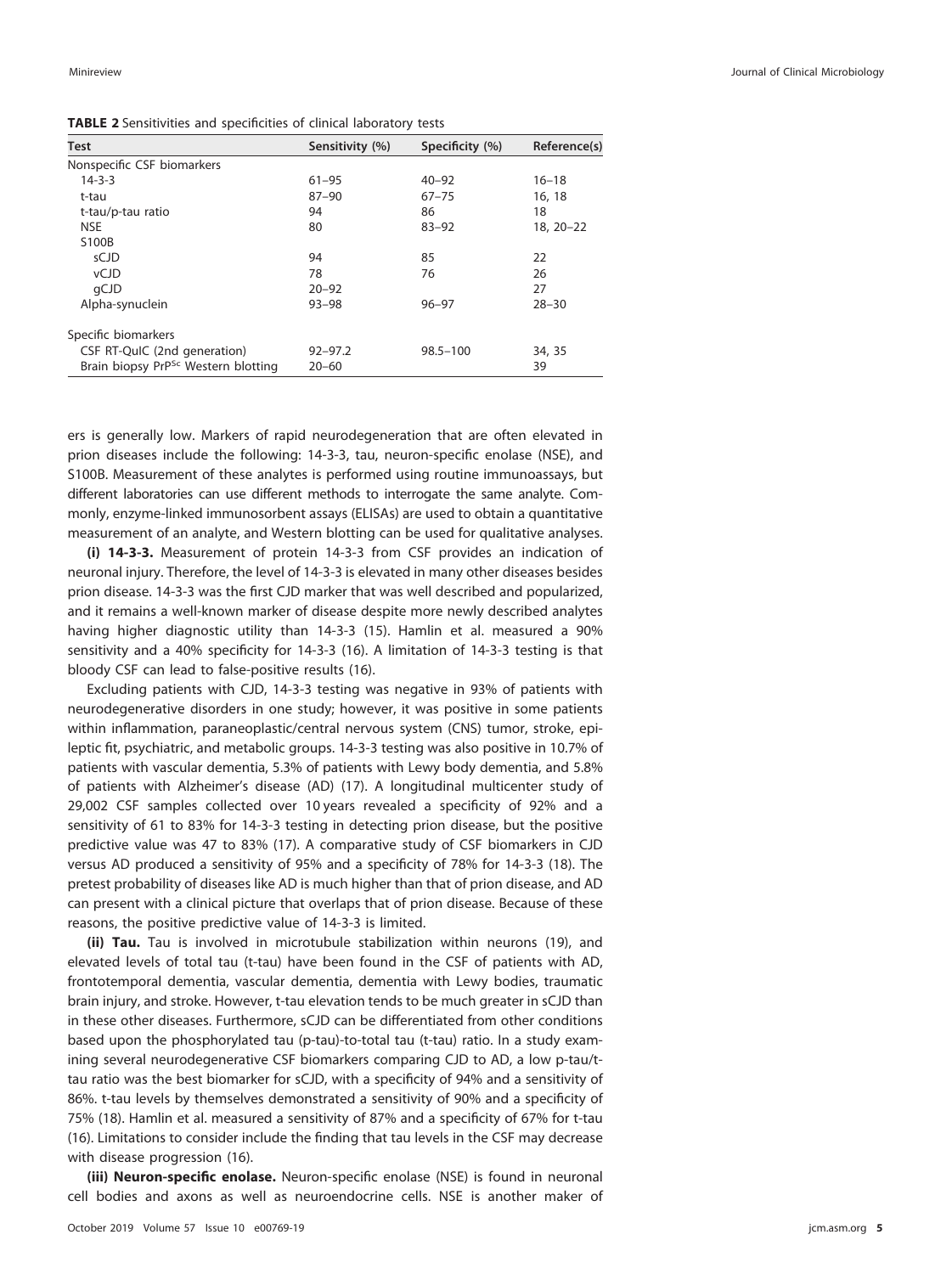<span id="page-5-0"></span>

| í                              |  |
|--------------------------------|--|
|                                |  |
| l                              |  |
|                                |  |
| J                              |  |
| I<br>١<br>I<br>ţ               |  |
| I<br>$\ddot{\phantom{0}}$<br>١ |  |
|                                |  |
| ļ                              |  |
| ١                              |  |
| Sin Si                         |  |
|                                |  |
| ١                              |  |
| J                              |  |
| l                              |  |
|                                |  |
| )                              |  |
| ١                              |  |
|                                |  |
|                                |  |
|                                |  |
| ١                              |  |
|                                |  |
|                                |  |
|                                |  |
|                                |  |
|                                |  |
|                                |  |
| ļ                              |  |
|                                |  |

| TABLE 3 Utility of testing by type of prion disease suspected |                                                                                           |                                                                    |
|---------------------------------------------------------------|-------------------------------------------------------------------------------------------|--------------------------------------------------------------------|
| lisease(s)                                                    | Most helpful premortem testing                                                            | Least helpful premortem testing                                    |
| sCJD (~90% of prion disease)                                  | DWI, MRI, and RT-QuIC have high sensitivity and specificity; MRI accuracy is best when    | EEG is often not abnormal until late in disease, if at all; 14-3-3 |
|                                                               | nterpreted by somebody with extensive expertise in prion MRI                              | sensitivity and specificity are poor                               |
| gCJD (~10% of prion disease)                                  | PRNP gene sequencing is diagnostic; MRI and RT-QuIC have high overall sensitivity and     | EEG is often not abnormal until late in disease, if at all; 14-3-3 |
|                                                               | specificity, but accuracy may depend on specific mutation                                 | sensitivity and specificity are poor                               |
| FFI, GSS (<5% of prion disease)                               | diagnostic in the setting of the appropriate clinical syndrome<br>PRNP gene sequencing is | CSF laboratory tests (RT-QuIC, 14-3-3, tau), EEG, and MRI are      |
|                                                               |                                                                                           | often within normal limits                                         |
| vCJD (rare form of prion disease)                             | FLAIR MRI with characteristic pulvinar sign                                               | EEG, 14-3-3, and RT-QuIC are frequently negative in vCJD           |
|                                                               |                                                                                           |                                                                    |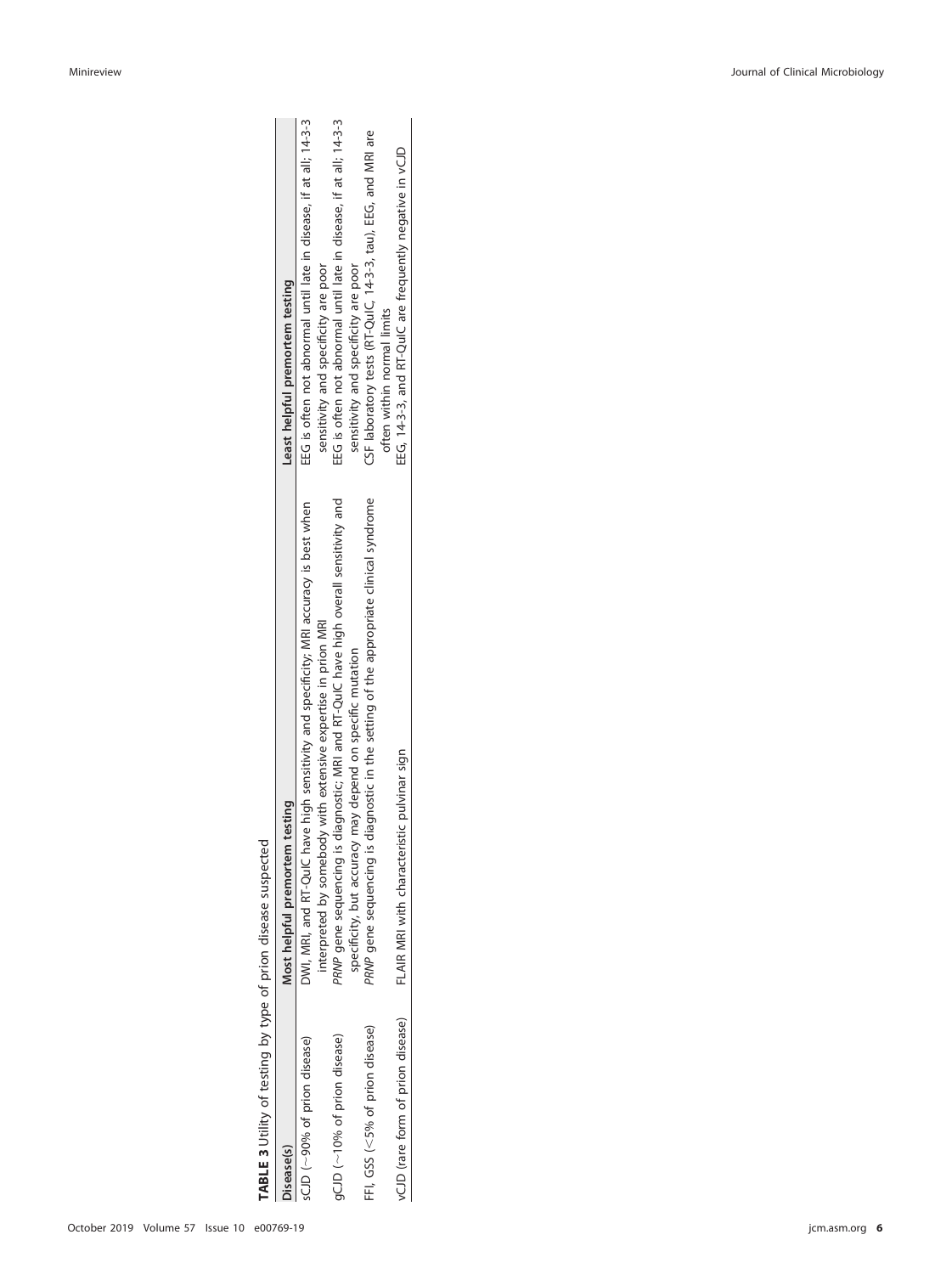neurodegeneration and is elevated in patients with CJD compared to controls [\(20\)](#page-9-20). The reported sensitivity is about 80%, with specificities ranging from 83 to 92% [\(18,](#page-9-18) [20](#page-9-20)[–](#page-9-21)[22\)](#page-9-22). Both serum and CSF results have been studied, and some have found elevation in both CSF and serum, and others observed elevation only in the CSF [\(20,](#page-9-20) [23,](#page-9-26) [24\)](#page-9-27). Due to the fact that NSE is a nonspecific marker of neurodegeneration, it is also elevated in the serum and CSF of patients with acute stroke [\(24\)](#page-9-27), but NSE levels should return to normal levels with time after a stroke [\(25\)](#page-9-28).

**(iv) S100B.** S100B is an astroglial protein. Increased S100B levels, reflecting increasing astrocytic activity, have been reported in sCJD cases, with a reported sensitivity of 94% and a specificity of 85% [\(22\)](#page-9-22). The sensitivity and specificity of S100B in vCJD cases were 78% and 76%, respectively [\(26\)](#page-9-23). Sensitivities in genetic prion diseases were more variable, ranging from 20% in FFI and 50% in GSS to 92% in gCJD cases [\(27\)](#page-9-11).

**(v) Alpha-synuclein.** The exact reason for increased alpha-synuclein levels in sCJD is unclear, and some suggest that it is a marker of synaptic damage, while others suggest increased secretion of alpha-synuclein from sCJD-affected neurons [\(28\)](#page-9-24). A chemiluminescence-based ELISA to detect alpha-synuclein has a reported sensitivity of 93 to 98% and a specificity of 96 to 97% in identifying sCJD [\(28](#page-9-24)[–](#page-9-25)[30\)](#page-10-11). Good interlaboratory reproducibility has been reported [\(28\)](#page-9-24). Limitations of CSF alpha-synuclein quantification includes potential false positivity in the presence of peripheral blood [\(28\)](#page-9-24) and poor performance in FFI and GSS cases [\(30\)](#page-10-11). Alpha-synuclein testing is not currently available for clinical diagnostic use in the United States.

**(vi) Multianalyte analysis.** The results of nonspecific analytes tend to trend together, but creating a singular interpretation using the results of multiple nonspecific analytes has the potential to improve diagnostic accuracy. Bahl et al. found that combined 14-3-3 and t-tau testing produced a specificity of 96% and a sensitivity of 84% in differentiating patients with sCJD from those with other neurological conditions. When combining a low p-tau/t-tau ratio and the presence of 14-3-3, the specificity was 96% and the sensitivity was 79%. Combining NSE and t-tau or the p-tau/t-tau ratio increased the specificity but decreased the sensitivity [\(18\)](#page-9-18). Comparing 14-3-3 and t-tau testing, Hamlin et al. found t-tau to be the better test even if the results of the two tests were combined [\(16\)](#page-9-16). In one study, the combination of the presence of 14-3-3 and either elevated t-tau levels or a low p-tau/t-tau ratio was most accurate for diagnosing sCJD [\(18\)](#page-9-18). There is no generally accepted multianalyte panel of nonspecific markers that is used in the diagnostic workup of a case of suspected prion disease.

**Laboratory testing using prion-specific assays.** Laboratory tests that are specific for prion disease identify PrP<sup>Sc</sup> in tissue either by demonstrating the inability of PrP<sup>Sc</sup> to be degraded by proteolytic enzymes (e.g., proteinase K) or by propagating the misfolded conformation of PrP<sup>Sc</sup> using PrP<sup>C</sup> as the reagent substrate.

**(i) Real-time quaking-induced conversion.** Real-time quaking-induced conversion (RT-QuIC) is the first clinically available assay that specifically detects prions without requiring analysis of brain tissue. Because of the test's high specificity and because a lumbar puncture is much easier to perform than a brain biopsy, RT-QuIC has rapidly been adopted in clinical practice and diagnostic guidelines. This test was first offered clinically in the United States in 2015, and it was added to the CDC's diagnostic criteria in 2018.

RT-QuIC is a novel clinical assay that is unlike any other diagnostic test developed to date. The method leverages the autocatalytic nature of prions to aid in their detection. An elementary description of the method is as follows. A patient's specimen (e.g., CSF) that contains prions is used to seed reaction wells. The reaction wells contain reagents, including recombinant prion protein and thioflavin T [\(31\)](#page-10-14). The mixture of the patient specimen and reagents is incubated and periodically shaken over the course of 60 h. During this time, the prion(s) in the original specimen can invoke a conformational change of the reagent prion protein in vitro, resulting in amyloid formation. The generation of amyloid during the reaction is identified by detecting an increase in the fluorescence of thioflavin T, followed by a characteristic decline in fluorescence, which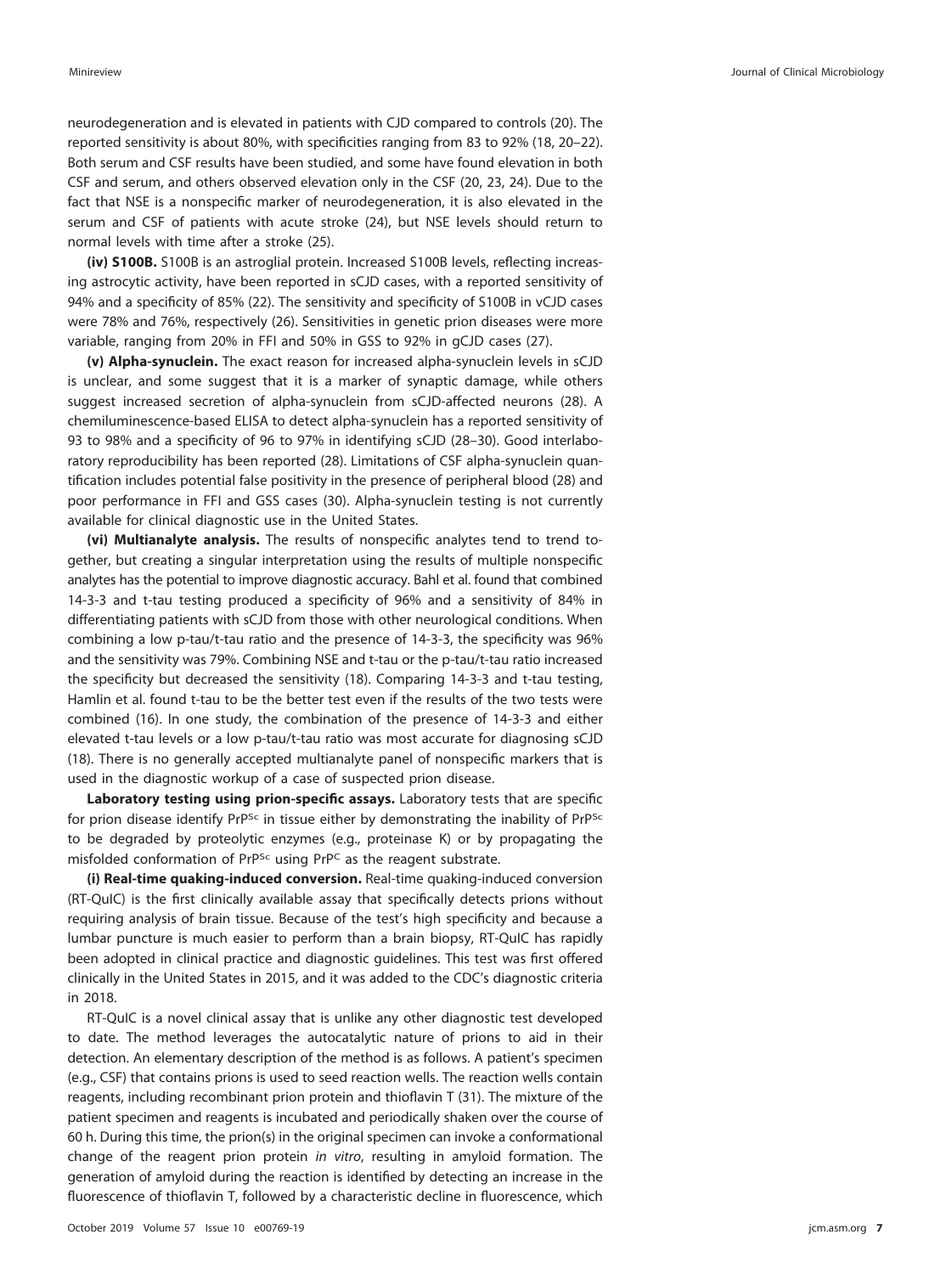may be due to self-quenching [\(32\)](#page-10-15). A characteristic fluorescence-time curve is interpreted as a positive result, which indicates that prions were present in the original specimen.

Currently, second-generation RT-QuIC is being used in clinical practice. The secondgeneration assay has been optimized by modifying reagents and incubation conditions [\(31\)](#page-10-14). Direct comparison of first- and second-generation RT-QuIC showed an increase in sensitivity of 21% and a shortening of detection time of 2 days [\(33\)](#page-10-16). A 2017 retrospective study of individuals from the United States showed that second-generation CSF RT-QuIC testing had a sensitivity of 92% and a specificity of 98.5%. A prospective study performed by the same group in 2017 showed a sensitivity of 95% and a specificity of 100% [\(34\)](#page-10-12). Franceschini et al. reported a sensitivity of 97.2% and a specificity of 100% [\(35\)](#page-10-10). Specimen types other than CSF have been used in research, but CSF is the only specimen type that is currently used for RT-QuIC diagnostic testing. RT-QuIC may also be able to differentiate the molecular subtypes of sCJD, but this is not yet used in clinical diagnostic testing [\(34,](#page-10-12) [36\)](#page-10-17).

There are several sample qualities that may affect RT-QuIC test results. Samples remained stable over time and with repeated freezing and thawing [\(37\)](#page-10-18). However, high CSF protein levels or white blood cell counts were found to lead to false-positive RT-QuIC results [\(36\)](#page-10-17). Bloody CSF samples also interfere with the RT-QuIC assay, resulting in potentially false-negative results [\(34\)](#page-10-12). It is recommended that the CSF sample to be tested contain fewer than 1,250 erythrocytes per  $\mu$ l [\(37\)](#page-10-18). RT-QuIC's sensitivity is related to the type of prion strain that is causing disease, so not all prion diseases can be detected with high sensitivity [\(34\)](#page-10-12). Also, very small amounts of prion may go undetected by RT-QuIC, but the validation of enrichment methods could potentially improve the limit of detection in the future [\(38\)](#page-10-19).

**(ii) Western blotting for PrPSc.** Before RT-QuIC testing was available, the only prion-specific test for the antemortem diagnosis of prion disease was the use of a brain biopsy specimen, which was then analyzed for  $PrP^{SC}$  by proteinase K treatment and subsequent Western blotting for prion protein. PrPC is degraded by proteinase K treatment, but PrP<sup>Sc</sup> remains intact and detectable by blotting. Although the test is specific for prion disease, the sensitivity can be low (20 to 60%) due to the spatial variability of prion deposition within the brain and the associated variability in obtaining a diagnostic specimen during collection. Additionally, identifying prion disease by brain biopsy creates exposure risks, and most importantly, it rarely changes the treatment plans [\(39\)](#page-10-13). Therefore, brain biopsy is generally performed only for pathological characterization of suspected non-prion-related diseases. Although Western blotting is rarely used in antemortem diagnosis of prion disease, it is still commonly employed during autopsy to confirm the diagnosis and to characterize the molecular subtype of the prion strain [\(40\)](#page-10-20).

**Nucleic acid sequencing of the** *PRNP* **gene.** Mutations and variations in the PRNP gene impact the predilection of an individual to develop prion disease. A common variant in PRNP is found at codon 129, which can encode methionine or valine. Codon 129 heterozygosity has been found to lower the risk of developing sCJD and some forms of acquired CJD, and although epidemiologically interesting, codon 129 polymorphism determination does not currently play any role in the diagnostic workup of a suspected case of prion disease. Full-gene sequencing of PRNP plays an important role in the identification of the etiology of individual cases of prion disease. Some cases of gCJD are clinically and histopathologically similar enough to sCJD in that differentiation between the two entities cannot be confidently discerned without sequencing of PRNP. Dozens of variants within PRNP have been identified and associated with mutated PrP, which is predisposed to misfolding and the development of gCJD, FFI, or GSS [\(9\)](#page-9-8). Sequencing of PRNP of the proband can be performed using peripheral blood of the patient, or it can be performed on tissue from the decedent during autopsy as part of the full characterization of the prion disease. As with any genetic test, consultation with a genetic counselor before ordering the test should be considered.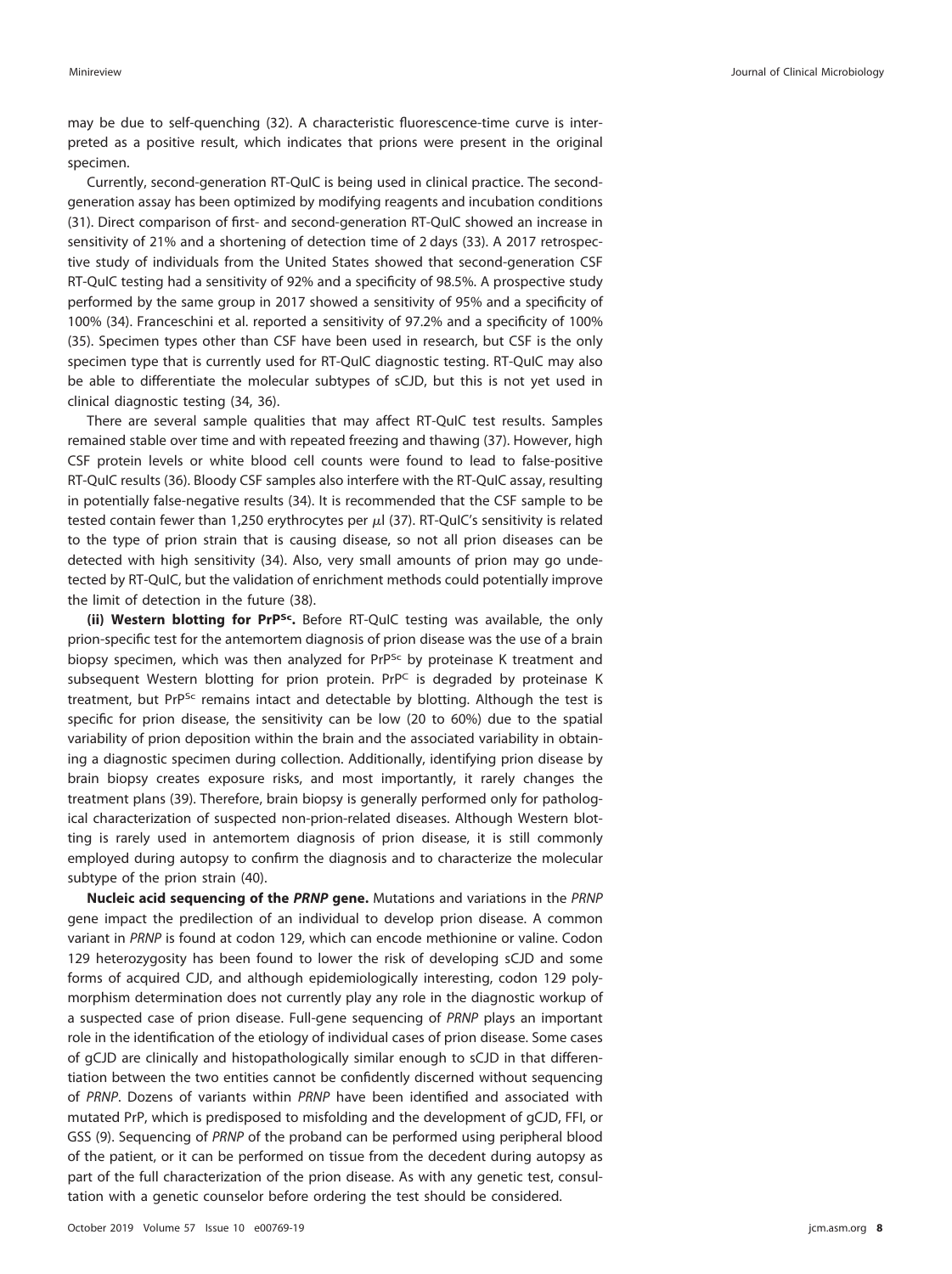**Nonlaboratory testing. (i) Brain magnetic resonance imaging.** Magnetic resonance imaging (MRI) is a helpful diagnostic tool when evaluating possible prion disease. Classic findings in sCJD include hyperintensity in both the caudate and putamen and/or at least two cortical regions (temporal, parietal, or occipital) on diffusion-weighted imaging (DWI) or fluid-attenuated inversion recovery (FLAIR) sequences [\(41\)](#page-10-21), while in vCJD, hyperintensity in bilateral posterior thalami on FLAIR sequences is commonly seen [\(42\)](#page-10-22). The utility of MRI in genetic prion diseases is more variable depending on the specific genetic mutations [\(Table 1\)](#page-2-0). In many genetic prion diseases, only nonspecific findings such as atrophy are seen.

**(ii) Electroencephalogram.** Periodic sharp-wave complexes (PSWCs) seen upon electroencephalogram (EEG) were initially reported to be a typical finding in sCJD. However, it has been shown that PSWCs occur only during specific stages of sCJD and are of limited use in vCJD and gCJD, which limits their sensitivity [\(42\)](#page-10-22). Moreover, PSWCs can also be seen in other neurodegenerative disorders as well as toxic/metabolic encephalopathies. Limited sensitivity and specificity as well as the increasing availability of other reliable testing methods make EEG less useful in diagnosing prion disease, but EEG remains crucial for ruling out other etiologies (e.g., seizures) of the presenting disease.

**Timing of testing and utility of repeat testing.** Through autopsy and surveillance studies, it is evident that the accuracy of diagnostic test results is impacted by the prion disease etiology, subtype, and time point of collection within the disease course. However, these variables are typically unknown in the midst of the diagnostic workup. Generally, CSF laboratory testing should be performed as soon as prion disease is suspected, and repeat testing is often not needed.

**(i) Laboratory testing.** In one study, CSF 14-3-3 levels were highest in cases with the shortest disease duration and reach maximum concentrations in the CSF midway through the disease course, followed by decreasing levels [\(43\)](#page-10-23). Total tau concentrations in CSF showed a similar peak midway through the illness in another study [\(44\)](#page-10-24). However, other studies have shown that total tau, S100B, and NSE increase with disease progression, with levels affected by codon 129 polymorphism [\(45\)](#page-10-25). In our experience (our unpublished data), RT-QuIC sensitivity is mostly stable throughout the symptomatic course of disease, but in rare cases, retesting by RT-QuIC increases the diagnostic clarity.

CSF biomarkers of neurodegeneration must be interpreted in the context of the disease subtype, as factors besides disease progression affect results [\(Tables 1](#page-2-0) to [3\)](#page-5-0). The value of repeated CSF testing is largely unproven in the workup of possible prion disease, but if the clinical findings and laboratory findings are disparate, it is prudent to repeat testing.

**(ii) Nonlaboratory testing.** Diffusion restriction abnormalities occur on brain MRI early in the course of prion disease, but the abnormalities may be overlooked during routine interpretation [\(46\)](#page-10-26). It may be useful to have a prion specialist interpret an MRI in cases of suspected prion disease [\(46\)](#page-10-26). Diffusion restriction persists throughout the disease course and may progress to different brain areas over time [\(47\)](#page-10-27). EEG findings change over the course of the disease, with classic PSWCs occurring in the middle to later stages of the illness, if present at all [\(48,](#page-10-28) [49\)](#page-10-29).

## **CONCLUSION**

Diagnosing prion disease can be clinically challenging, and the laboratory can play an important role in aiding in the diagnosis. Nonspecific markers of neurodegeneration that can be found in the CSF had been the mainstay of the diagnostic workup for decades, but recently, RT-QuIC has been implemented for clinical use, which is the first highly specific antemortem laboratory test than can be performed without a brain biopsy. Combining CSF laboratory findings and MRI findings is currently the best means to obtain an antemortem diagnosis of prion disease. Making an early and confident diagnosis of prion disease is helpful for infection control purposes and for patient care decision planning.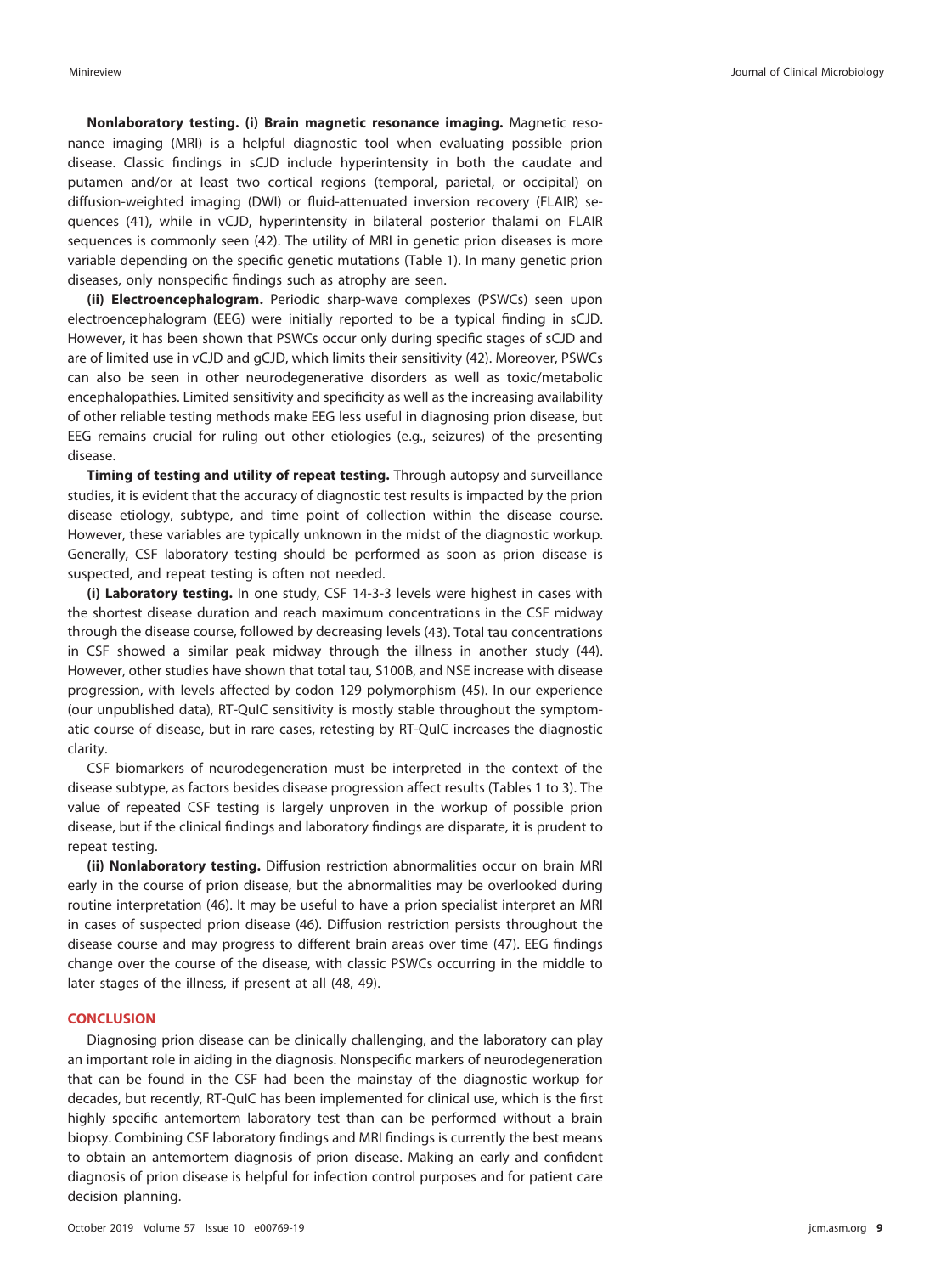## **ACKNOWLEDGMENTS**

We thank the NPDPSC staff, which work to provide prion laboratory diagnostic testing, MRI consultation, clinical consultation, and autopsy surveillance for the United States, and these efforts are possible due to the funds provided by the CDC. The work of the NPDPSC staff has made laboratory testing for prion diseases more accessible for the people of the United States. We specifically thank Clive Hamlin, who was the director of the clinical laboratory at the NPDPSC when RT-QuIC was first validated and introduced to the United States for clinical diagnostic use.

B.S.A. and D.D.R. receive salary support from the NPDPSC.

#### <span id="page-9-0"></span>**REFERENCES**

- <span id="page-9-1"></span>1. Prusiner SB. 1982. Novel proteinaceous infectious particles cause scrapie. Science 216:136 –144. [https://doi.org/10.1126/science.6801762.](https://doi.org/10.1126/science.6801762)
- 2. Brown P, Brandel JP, Sato T, Nakamura Y, MacKenzie J, Will RG, Ladogana A, Pocchiari M, Leschek EW, Schonberger LB. 2012. Iatrogenic Creutzfeldt-Jakob disease, final assessment. Emerg Infect Dis 18: 901–907. [https://doi.org/10.3201/eid1806.120116.](https://doi.org/10.3201/eid1806.120116)
- <span id="page-9-2"></span>3. Gajdusek DC, Zigas V. 1959. Kuru; clinical, pathological and epidemiological study of an acute progressive degenerative disease of the central nervous system among natives of the Eastern Highlands of New Guinea. Am J Med 26:442-469. [https://doi.org/10.1016/0002-9343\(59\)90251-7.](https://doi.org/10.1016/0002-9343(59)90251-7)
- <span id="page-9-3"></span>4. Will RG, Ironside JW, Zeidler M, Cousens SN, Estibeiro K, Alperovitch A, Poser S, Pocchiari M, Hofman A, Smith PG. 1996. A new variant of Creutzfeldt-Jakob disease in the UK. Lancet 347:921–925. [https://doi](https://doi.org/10.1016/s0140-6736(96)91412-9) [.org/10.1016/s0140-6736\(96\)91412-9.](https://doi.org/10.1016/s0140-6736(96)91412-9)
- <span id="page-9-4"></span>5. Anonymous. 2019. Occurrence and transmission of Creutzfeldt-Jakob disease. Centers for Disease Control and Prevention, Atlanta, GA. [https://](https://www.cdc.gov/prions/cjd/occurrence-transmission.html) [www.cdc.gov/prions/cjd/occurrence-transmission.html.](https://www.cdc.gov/prions/cjd/occurrence-transmission.html) Accessed 5 July 2019.
- <span id="page-9-5"></span>6. Rabinovici GD, Wang PN, Levin J, Cook L, Pravdin M, Davis J, DeArmond SJ, Barbaro NM, Martindale J, Miller BL, Geschwind MD. 2006. First symptom in sporadic Creutzfeldt-Jakob disease. Neurology 66:286 –287. [https://doi.org/10.1212/01.wnl.0000196440.00297.67.](https://doi.org/10.1212/01.wnl.0000196440.00297.67)
- <span id="page-9-6"></span>7. Wadsworth JD, Hill AF, Beck JA, Collinge J. 2003. Molecular and clinical classification of human prion disease. Br Med Bull 66:241–254. [https://](https://doi.org/10.1093/bmb/66.1.241) [doi.org/10.1093/bmb/66.1.241.](https://doi.org/10.1093/bmb/66.1.241)
- <span id="page-9-7"></span>8. Will RG, Matthews WB. 1984. A retrospective study of Creutzfeldt-Jakob disease in England and Wales 1970 –79. I. Clinical features. J Neurol Neurosurg Psychiatry 47:134-140. [https://doi.org/10.1136/jnnp.47.2.134.](https://doi.org/10.1136/jnnp.47.2.134)
- <span id="page-9-9"></span><span id="page-9-8"></span>9. Mastrianni JA. 2010. The genetics of prion diseases. Genet Med 12: 187–195. [https://doi.org/10.1097/GIM.0b013e3181cd7374.](https://doi.org/10.1097/GIM.0b013e3181cd7374)
- 10. Coulthart MB, Geschwind MD, Qureshi S, Phielipp N, Demarsh A, Abrams JY, Belay E, Gambetti P, Jansen GH, Lang AE, Schonberger LB. 2016. A case cluster of variant Creutzfeldt-Jakob disease linked to the Kingdom of Saudi Arabia. Brain 139:2609 –2616. [https://doi.org/10.1093/brain/aww206.](https://doi.org/10.1093/brain/aww206)
- <span id="page-9-10"></span>11. Anonymous. 2019. Tables of cases examined. Case Western Reserve University, Cleveland, OH. [https://case.edu/medicine/pathology/divisions/](https://case.edu/medicine/pathology/divisions/national-prion-disease-pathology-surveillance-center/resources-professionals/tables-cases-examined-0) [national-prion-disease-pathology-surveillance-center/resources](https://case.edu/medicine/pathology/divisions/national-prion-disease-pathology-surveillance-center/resources-professionals/tables-cases-examined-0) [-professionals/tables-cases-examined-0.](https://case.edu/medicine/pathology/divisions/national-prion-disease-pathology-surveillance-center/resources-professionals/tables-cases-examined-0) Accessed 5 July 2019.
- <span id="page-9-12"></span>12. Anonymous. 2019. CDC's diagnostic criteria for Creutzfeldt-Jakob Disease (CJD), 2018. Centers for Disease Control and Prevention, Atlanta, GA. [https://www.cdc.gov/prions/cjd/diagnostic-criteria.html.](https://www.cdc.gov/prions/cjd/diagnostic-criteria.html) Accessed 5 July 2019.
- <span id="page-9-13"></span>13. Anonymous. 2000. WHO infection control guidelines for transmissible spongiform encephalopathies. Report of a WHO consultation, Geneva, Switzerland, 23–26 March 1999. World Health Organization, Geneva, Switzerland. [https://www.who.int/csr/resources/publications/bse/whocdscsraph2003](https://www.who.int/csr/resources/publications/bse/whocdscsraph2003.pdf) [.pdf.](https://www.who.int/csr/resources/publications/bse/whocdscsraph2003.pdf)
- <span id="page-9-14"></span>14. Anonymous. 2009. Biosafety in microbiological and biomedical laboratories, 5th ed. US Department of Health and Human Services, Washington, DC. [https://www.cdc.gov/labs/pdf/CDC-BiosafetyMicrobiological](https://www.cdc.gov/labs/pdf/CDC-BiosafetyMicrobiologicalBiomedicalLaboratories-2009-P.PDF) [BiomedicalLaboratories-2009-P.PDF.](https://www.cdc.gov/labs/pdf/CDC-BiosafetyMicrobiologicalBiomedicalLaboratories-2009-P.PDF)
- <span id="page-9-15"></span>15. Hsich G, Kenney K, Gibbs CJ, Lee KH, Harrington MG. 1996. The 14-3-3 brain protein in cerebrospinal fluid as a marker for transmissible spongiform encephalopathies. N Engl J Med 335:924-930. [https://doi.org/10](https://doi.org/10.1056/NEJM199609263351303) [.1056/NEJM199609263351303.](https://doi.org/10.1056/NEJM199609263351303)
- <span id="page-9-16"></span>16. Hamlin C, Puoti G, Berri S, Sting E, Harris C, Cohen M, Spear C, Bizzi A, Debanne SM, Rowland DY. 2012. A comparison of tau and 14-3-3 protein

in the diagnosis of Creutzfeldt-Jakob disease. Neurology 79:547–552. [https://doi.org/10.1212/WNL.0b013e318263565f.](https://doi.org/10.1212/WNL.0b013e318263565f)

- <span id="page-9-17"></span>17. Stoeck K, Sanchez-Juan P, Gawinecka J, Green A, Ladogana A, Pocchiari M, Sanchez-Valle R, Mitrova E, Sklaviadis T, Kulczycki J, Slivarichova D, Saiz A, Calero M, Knight R, Aguzzi A, Laplanche JL, Peoc'h K, Schelzke G, Karch A, van Duijn CM, Zerr I. 2012. Cerebrospinal fluid biomarker supported diagnosis of Creutzfeldt-Jakob disease and rapid dementias: a longitudinal multicentre study over 10 years. Brain 135:3051–3061. [https://doi.org/10.1093/brain/aws238.](https://doi.org/10.1093/brain/aws238)
- <span id="page-9-18"></span>18. Bahl JM, Heegaard NH, Falkenhorst G, Laursen H, Hogenhaven H, Molbak K, Jespersgaard C, Hougs L, Waldemar G, Johannsen P, Christiansen M. 2009. The diagnostic efficiency of biomarkers in sporadic Creutzfeldt-Jakob disease compared to Alzheimer's disease. Neurobiol Aging 30: 1834 –1841. [https://doi.org/10.1016/j.neurobiolaging.2008.01.013.](https://doi.org/10.1016/j.neurobiolaging.2008.01.013)
- <span id="page-9-20"></span><span id="page-9-19"></span>19. Lee G, Leugers CJ. 2012. Tau and tauopathies. Prog Mol Biol Transl Sci 107:263–293. [https://doi.org/10.1016/B978-0-12-385883-2.00004-7.](https://doi.org/10.1016/B978-0-12-385883-2.00004-7)
- 20. Zerr I, Bodemer M, Racker S, Grosche S, Poser S, Kretzschmar HA, Weber T. 1995. Cerebrospinal fluid concentration of neuron-specific enolase in diagnosis of Creutzfeldt-Jakob disease. Lancet 345:1609 –1610. [https://](https://doi.org/10.1016/s0140-6736(95)90118-3) [doi.org/10.1016/s0140-6736\(95\)90118-3.](https://doi.org/10.1016/s0140-6736(95)90118-3)
- <span id="page-9-22"></span><span id="page-9-21"></span>21. Aksamit AJ, Jr, Preissner CM, Homburger HA. 2001. Quantitation of 14-3-3 and neuron-specific enolase proteins in CSF in Creutzfeldt-Jakob disease. Neurology 57:728 –730. [https://doi.org/10.1212/WNL.57.4.728.](https://doi.org/10.1212/WNL.57.4.728)
- 22. Beaudry P, Cohen P, Brandel JP, Delasnerie-Laupretre N, Richard S, Launay JM, Laplanche JL. 1999. 14-3-3 protein, neuron-specific enolase, and S-100 protein in cerebrospinal fluid of patients with Creutzfeldt-Jakob disease. Dement Geriatr Cogn Disord 10:40 – 46. [https://doi.org/](https://doi.org/10.1159/000017095) [10.1159/000017095.](https://doi.org/10.1159/000017095)
- <span id="page-9-26"></span>23. Kohira I, Tsuji T, Ishizu H, Takao Y, Wake A, Abe K, Kuroda S. 2000. Elevation of neuron-specific enolase in serum and cerebrospinal fluid of early stage Creutzfeldt-Jakob disease. Acta Neurol Scand 102:385–387. [https://doi.org/10.1034/j.1600-0404.2000.102006385.x.](https://doi.org/10.1034/j.1600-0404.2000.102006385.x)
- <span id="page-9-27"></span>24. Wakayama Y, Shibuya S, Kawase J, Sagawa F, Hashizume Y. 1987. High neuron-specific enolase level of cerebrospinal fluid in the early stage of Creutzfeldt-Jakob disease. Klin Wochenschr 65:798 – 801. [https://doi.org/](https://doi.org/10.1007/bf01743256) [10.1007/bf01743256.](https://doi.org/10.1007/bf01743256)
- <span id="page-9-28"></span>25. Kropp S, Zerr I, Schulz-Schaeffer WJ, Riedemann C, Bodemer M, Laske C, Kretzschmar HA, Poser S. 1999. Increase of neuron-specific enolase in patients with Creutzfeldt-Jakob disease. Neurosci Lett 261:124 –126. [https://doi.org/10.1016/s0304-3940\(98\)00992-6.](https://doi.org/10.1016/s0304-3940(98)00992-6)
- <span id="page-9-23"></span>26. Green AJ, Thompson EJ, Stewart GE, Zeidler M, McKenzie JM, MacLeod MA, Ironside JW, Will RG, Knight RS. 2001. Use of 14-3-3 and other brain-specific proteins in CSF in the diagnosis of variant CreutzfeldtJakob disease. J Neurol Neurosurg Psychiatry 70:744-748. [https://doi](https://doi.org/10.1136/jnnp.70.6.744) [.org/10.1136/jnnp.70.6.744.](https://doi.org/10.1136/jnnp.70.6.744)
- <span id="page-9-11"></span>27. Ladogana A, Sanchez-Juan P, Mitrova E, Green A, Cuadrado-Corrales N, Sanchez-Valle R, Koscova S, Aguzzi A, Sklaviadis T, Kulczycki J, Gawinecka J, Saiz A, Calero M, van Duijn CM, Pocchiari M, Knight R, Zerr I. 2009. Cerebrospinal fluid biomarkers in human genetic transmissible spongiform encephalopathies. J Neurol 256:1620 –1628. [https://doi.org/10](https://doi.org/10.1007/s00415-009-5163-x) [.1007/s00415-009-5163-x.](https://doi.org/10.1007/s00415-009-5163-x)
- <span id="page-9-24"></span>28. Llorens F, Kruse N, Karch A, Schmitz M, Zafar S, Gotzmann N, Sun T, Kochy S, Knipper T, Cramm M, Golanska E, Sikorska B, Liberski PP, Sanchez-Valle R, Fischer A, Mollenhauer B, Zerr I. 2018. Validation of alpha-synuclein as a CSF biomarker for sporadic Creutzfeldt-Jakob disease. Mol Neurobiol 55:2249 –2257. [https://doi.org/10.1007/s12035-017](https://doi.org/10.1007/s12035-017-0479-5) [-0479-5.](https://doi.org/10.1007/s12035-017-0479-5)
- <span id="page-9-25"></span>29. Kruse N, Heslegrave A, Gupta V, Foiani M, Villar-Pique A, Schmitz M,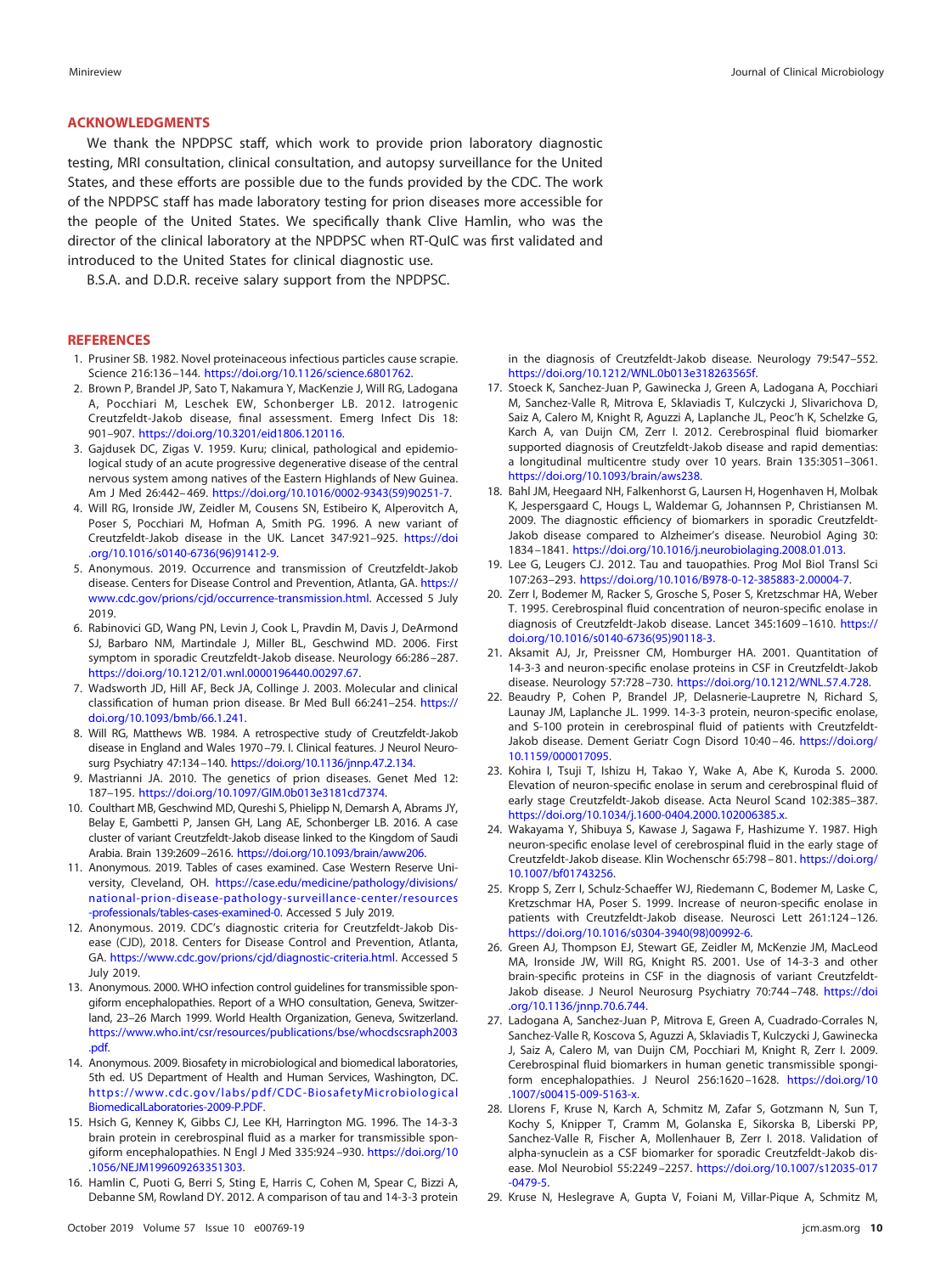Lehmann S, Teunissen C, Blennow K, Zetterberg H, Mollenhauer B, Zerr I, Llorens F. 2018. Interlaboratory validation of cerebrospinal fluid alphasynuclein quantification in the diagnosis of sporadic Creutzfeldt-Jakob disease. Alzheimers Dement (Amst) 10:461– 470. [https://doi.org/10](https://doi.org/10.1016/j.dadm.2018.06.005) [.1016/j.dadm.2018.06.005.](https://doi.org/10.1016/j.dadm.2018.06.005)

- <span id="page-10-11"></span>30. Llorens F, Kruse N, Schmitz M, Gotzmann N, Golanska E, Thune K, Zejneli O, Kanata E, Knipper T, Cramm M, Lange P, Zafar S, Sikorska B, Liberski PP, Mitrova E, Varges D, Schmidt C, Sklaviadis T, Mollenhauer B, Zerr I. 2017. Evaluation of alpha-synuclein as a novel cerebrospinal fluid biomarker in different forms of prion diseases. Alzheimers Dement 13: 710 –719. [https://doi.org/10.1016/j.jalz.2016.09.013.](https://doi.org/10.1016/j.jalz.2016.09.013)
- <span id="page-10-14"></span>31. Orru CD, Groveman BR, Hughson AG, Zanusso G, Coulthart MB, Caughey B. 2015. Rapid and sensitive RT-QuIC detection of human Creutzfeldt-Jakob disease using cerebrospinal fluid. mBio 6:e02451-14. [https://doi](https://doi.org/10.1128/mBio.02451-14) [.org/10.1128/mBio.02451-14.](https://doi.org/10.1128/mBio.02451-14)
- <span id="page-10-15"></span>32. Lindberg DJ, Wenger A, Sundin E, Wesen E, Westerlund F, Esbjorner EK. 2017. Binding of thioflavin-T to amyloid fibrils leads to fluorescence self-quenching and fibril compaction. Biochemistry 56:2170 –2174. [https://doi.org/10.1021/acs.biochem.7b00035.](https://doi.org/10.1021/acs.biochem.7b00035)
- <span id="page-10-16"></span>33. Groveman BR, Orru CD, Hughson AG, Bongianni M, Fiorini M, Imperiale D, Ladogana A, Pocchiari M, Zanusso G, Caughey B. 2017. Extended and direct evaluation of RT-QuIC assays for Creutzfeldt-Jakob disease diagnosis. Ann Clin Transl Neurol 4:139 –144. [https://doi.org/10.1002/acn3](https://doi.org/10.1002/acn3.378) [.378.](https://doi.org/10.1002/acn3.378)
- <span id="page-10-12"></span>34. Foutz A, Appleby BS, Hamlin C, Liu X, Yang S, Cohen Y, Chen W, Blevins J, Fausett C, Wang H, Gambetti P, Zhang S, Hughson A, Tatsuoka C, Schonberger LB, Cohen ML, Caughey B, Safar JG. 2017. Diagnostic and prognostic value of human prion detection in cerebrospinal fluid. Ann Neurol 81:79 –92. [https://doi.org/10.1002/ana.24833.](https://doi.org/10.1002/ana.24833)
- <span id="page-10-10"></span>35. Franceschini A, Baiardi S, Hughson AG, McKenzie N, Moda F, Rossi M, Capellari S, Green A, Giaccone G, Caughey B, Parchi P. 2017. High diagnostic value of second generation CSF RT-QuIC across the wide spectrum of CJD prions. Sci Rep 7:10655. [https://doi.org/10.1038/s41598](https://doi.org/10.1038/s41598-017-10922-w) [-017-10922-w.](https://doi.org/10.1038/s41598-017-10922-w)
- <span id="page-10-18"></span><span id="page-10-17"></span>36. Green AJE. 2019. RT-QuIC: a new test for sporadic CJD. Pract Neurol 19:49 –55. [https://doi.org/10.1136/practneurol-2018-001935.](https://doi.org/10.1136/practneurol-2018-001935)
- 37. Cramm M, Schmitz M, Karch A, Mitrova E, Kuhn F, Schroeder B, Raeber A, Varges D, Kim YS, Satoh K, Collins S, Zerr I. 2016. Stability and reproducibility underscore utility of RT-QuIC for diagnosis of Creutzfeldt-Jakob disease. Mol Neurobiol 53:1896 –1904. [https://doi.org/10.1007/](https://doi.org/10.1007/s12035-015-9133-2) [s12035-015-9133-2.](https://doi.org/10.1007/s12035-015-9133-2)
- <span id="page-10-19"></span>38. Denkers ND, Henderson DM, Mathiason CK, Hoover EA. 2016. Enhanced prion detection in biological samples by magnetic particle extraction and real-time quaking-induced conversion. J Gen Virol 97:2023–2029. [https://doi.org/10.1099/jgv.0.000515.](https://doi.org/10.1099/jgv.0.000515)
- <span id="page-10-13"></span>39. Schuette AJ, Taub JS, Hadjipanayis CG, Olson JJ. 2010. Open biopsy in patients with acute progressive neurologic decline and absence of mass lesion. Neurology 75:419-424. [https://doi.org/10.1212/WNL.0b013e3181eb5889.](https://doi.org/10.1212/WNL.0b013e3181eb5889)
- <span id="page-10-20"></span>40. Parchi P, Castellani R, Capellari S, Ghetti B, Young K, Chen SG, Farlow M, Dickson DW, Sima AA, Trojanowski JQ, Petersen RB, Gambetti P. 1996. Molecular basis of phenotypic variability in sporadic Creutzfeldt-Jakob disease. Ann Neurol 39:767–778. [https://doi.org/10.1002/ana.410390613.](https://doi.org/10.1002/ana.410390613)
- <span id="page-10-21"></span>41. Zerr I, Kallenberg K, Summers DM, Romero C, Taratuto A, Heinemann U, Breithaupt M, Varges D, Meissner B, Ladogana A, Schuur M, Haik S, Collins SJ, Jansen GH, Stokin GB, Pimentel J, Hewer E, Collie D, Smith P, Roberts H, Brandel JP, van Duijn C, Pocchiari M, Begue C, Cras P, Will RG, Sanchez-Juan P. 2009. Updated clinical diagnostic criteria for sporadic Creutzfeldt-Jakob disease. Brain 132:2659 –2668. [https://doi.org/10.1093/](https://doi.org/10.1093/brain/awp191) [brain/awp191.](https://doi.org/10.1093/brain/awp191)
- <span id="page-10-23"></span><span id="page-10-22"></span>42. Mackenzie G, Will R. 2017. Creutzfeldt-Jakob disease: recent developments. F1000Res 6:2053. [https://doi.org/10.12688/f1000research.12681.1.](https://doi.org/10.12688/f1000research.12681.1)
- 43. Gmitterova K, Heinemann U, Bodemer M, Krasnianski A, Meissner B, Kretzschmar HA, Zerr I. 2009. 14-3-3 CSF levels in sporadic Creutzfeldt-Jakob disease differ across molecular subtypes. Neurobiol Aging 30: 1842–1850. [https://doi.org/10.1016/j.neurobiolaging.2008.01.007.](https://doi.org/10.1016/j.neurobiolaging.2008.01.007)
- <span id="page-10-24"></span>44. Satoh K, Shirabe S, Tsujino A, Eguchi H, Motomura M, Honda H, Tomita I, Satoh A, Tsujihata M, Matsuo H, Nakagawa M, Eguchi K. 2007. Total tau protein in cerebrospinal fluid and diffusion-weighted MRI as an early diagnostic marker for Creutzfeldt-Jakob disease. Dement Geriatr Cogn Disord 24:207–212. [https://doi.org/10.1159/000107082.](https://doi.org/10.1159/000107082)
- <span id="page-10-25"></span>45. Sanchez-Juan P, Sanchez-Valle R, Green A, Ladogana A, Cuadrado-Corrales N, Mitrova E, Stoeck K, Sklaviadis T, Kulczycki J, Hess K, Krasnianski A, Equestre M, Slivarichova D, Saiz A, Calero M, Pocchiari M, Knight R, van Duijn CM, Zerr I. 2007. Influence of timing on CSF tests

value for Creutzfeldt-Jakob disease diagnosis. J Neurol 254:901–906. [https://doi.org/10.1007/s00415-006-0472-9.](https://doi.org/10.1007/s00415-006-0472-9)

- <span id="page-10-26"></span>46. Carswell C, Thompson A, Lukic A, Stevens J, Rudge P, Mead S, Collinge J, Hyare H. 2012. MRI findings are often missed in the diagnosis of Creutzfeldt-Jakob disease. BMC Neurol 12:153. [https://doi.org/10.1186/](https://doi.org/10.1186/1471-2377-12-153) [1471-2377-12-153.](https://doi.org/10.1186/1471-2377-12-153)
- <span id="page-10-27"></span>47. Eisenmenger L, Porter MC, Carswell CJ, Thompson A, Mead S, Rudge P, Collinge J, Brandner S, Jager HR, Hyare H. 2016. Evolution of diffusionweighted magnetic resonance imaging signal abnormality in sporadic Creutzfeldt-Jakob disease, with histopathological correlation. JAMA Neurol 73:76 – 84. [https://doi.org/10.1001/jamaneurol.2015.3159.](https://doi.org/10.1001/jamaneurol.2015.3159)
- <span id="page-10-28"></span>48. Wieser HG, Schindler K, Zumsteg D. 2006. EEG in Creutzfeldt-Jakob disease. Clin Neurophysiol 117:935–951. [https://doi.org/10.1016/j.clinph](https://doi.org/10.1016/j.clinph.2005.12.007) [.2005.12.007.](https://doi.org/10.1016/j.clinph.2005.12.007)
- <span id="page-10-29"></span>49. Shin JW, Yim B, Oh SH, Kim NK, Lee SK, Kim OJ. 2017. Redefining periodic patterns on electroencephalograms of patients with sporadic Creutzfeldt-Jakob disease. Clin Neurophysiol 128:756 –762. [https://doi](https://doi.org/10.1016/j.clinph.2017.01.019) [.org/10.1016/j.clinph.2017.01.019.](https://doi.org/10.1016/j.clinph.2017.01.019)
- <span id="page-10-0"></span>50. Kovács GG, Puopolo M, Ladogana A, Pocchiari M, Budka H, van Duijn C, Collins SJ, Boyd A, Giulivi A, Coulthart M, Delasnerie-Laupretre N, Brandel JP, Zerr I, Kretzschmar HA, de Pedro-Cuesta J, Calero-Lara M, Glatzel M, Aguzzi A, Bishop M, Knight R, Belay G, Will R, Mitrova E, EUROCJD. 2005. Genetic prion disease: the EUROCJD experience. Hum Genet 118: 166 –174. [https://doi.org/10.1007/s00439-005-0020-1.](https://doi.org/10.1007/s00439-005-0020-1)
- 51. Kovacs GG, Seguin J, Quadrio I, Hoftberger R, Kapas I, Streichenberger N, Biacabe AG, Meyronet D, Sciot R, Vandenberghe R, Majtenyi K, Laszlo L, Strobel T, Budka H, Perret-Liaudet A. 2011. Genetic Creutzfeldt-Jakob disease associated with the E200K mutation: characterization of a complex proteinopathy. Acta Neuropathol 121:39 –57. [https://doi.org/10](https://doi.org/10.1007/s00401-010-0713-y) [.1007/s00401-010-0713-y.](https://doi.org/10.1007/s00401-010-0713-y)
- <span id="page-10-6"></span>52. Krasnianski A, Heinemann U, Ponto C, Kortt J, Kallenberg K, Varges D, Schulz-Schaeffer WJ, Kretzschmar HA, Zerr I. 2016. Clinical findings and diagnosis in genetic prion diseases in Germany. Eur J Epidemiol 31: 187–196. [https://doi.org/10.1007/s10654-015-0049-y.](https://doi.org/10.1007/s10654-015-0049-y)
- 53. Meiner Z, Gabizon R, Prusiner SB. 1997. Familial Creutzfeldt-Jakob disease. Codon 200 prion disease in Libyan Jews. Medicine (Baltimore) 76:227–237. [https://doi.org/10.1097/00005792-199707000-00001.](https://doi.org/10.1097/00005792-199707000-00001)
- <span id="page-10-9"></span>54. Sano K, Satoh K, Atarashi R, Takashima H, Iwasaki Y, Yoshida M, Sanjo N, Murai H, Mizusawa H, Schmitz M, Zerr I, Kim YS, Nishida N. 2013. Early detection of abnormal prion protein in genetic human prion diseases now possible using real-time QUIC assay. PLoS One 8:e54915. [https://](https://doi.org/10.1371/journal.pone.0054915) [doi.org/10.1371/journal.pone.0054915.](https://doi.org/10.1371/journal.pone.0054915)
- <span id="page-10-1"></span>55. Spudich S, Mastrianni JA, Wrensch M, Gabizon R, Meiner Z, Kahana I, Rosenmann H, Kahana E, Prusiner SB. 1995. Complete penetrance of Creutzfeldt-Jakob disease in Libyan Jews carrying the E200K mutation in the prion protein gene. Mol Med 1:607– 613. [https://doi.org/10.1007/](https://doi.org/10.1007/BF03401601) [BF03401601.](https://doi.org/10.1007/BF03401601)
- <span id="page-10-2"></span>56. Takada LT, Kim MO, Cleveland RW, Wong K, Forner SA, Gala II, Fong JC, Geschwind MD. 2017. Genetic prion disease: experience of a rapidly progressive dementia center in the United States and a review of the literature. Am J Med Genet B Neuropsychiatr Genet 174:36 – 69. [https://](https://doi.org/10.1002/ajmg.b.32505) [doi.org/10.1002/ajmg.b.32505.](https://doi.org/10.1002/ajmg.b.32505)
- <span id="page-10-3"></span>57. Amano Y, Kimura N, Hanaoka T, Aso Y, Hirano T, Murai H, Satoh K, Matsubara E. 2015. Creutzfeldt-Jakob disease with a prion protein gene codon 180 mutation presenting asymmetric cortical high-intensity on magnetic resonance imaging. Prion 9:29 –33. [https://doi.org/10.1080/](https://doi.org/10.1080/19336896.2015.1017703) [19336896.2015.1017703.](https://doi.org/10.1080/19336896.2015.1017703)
- <span id="page-10-8"></span>58. Higuma M, Sanjo N, Satoh K, Shiga Y, Sakai K, Nozaki I, Hamaguchi T, Nakamura Y, Kitamoto T, Shirabe S, Murayama S, Yamada M, Tateishi J, Mizusawa H. 2013. Relationships between clinicopathological features and cerebrospinal fluid biomarkers in Japanese patients with genetic prion diseases. PLoS One 8:e60003. [https://doi.org/10.1371/journal.pone](https://doi.org/10.1371/journal.pone.0060003) [.0060003.](https://doi.org/10.1371/journal.pone.0060003)
- <span id="page-10-7"></span>59. Kong Q, Surewicz W, Petersen R, Zou W, Chen S, Gambetti P, Parchi P, Capellari S, Goldfarb L, Montagna P, Lugaresi E, Piccardo P, Ghetti B. 2004. Inherited prion diseases, p 673–776. In Prusiner SB (ed), Prion biology and diseases, 2nd ed. Cold Spring Harbor Laboratory Press, Cold Spring Harbor, NY.
- <span id="page-10-4"></span>60. Mutsukura K, Satoh K, Shirabe S, Tomita I, Fukutome T, Morikawa M, Iseki M, Sasaki K, Shiaga Y, Kitamoto T, Eguchi K. 2009. Familial Creutzfeldt-Jakob disease with a V180I mutation: comparative analysis with pathological findings and diffusion-weighted images. Dement Geriatr Cogn Disord 28:550 –557. [https://doi.org/10.1159/000254842.](https://doi.org/10.1159/000254842)
- <span id="page-10-5"></span>61. Qina T, Sanjo N, Hizume M, Higuma M, Tomita M, Atarashi R, Satoh K, Nozaki